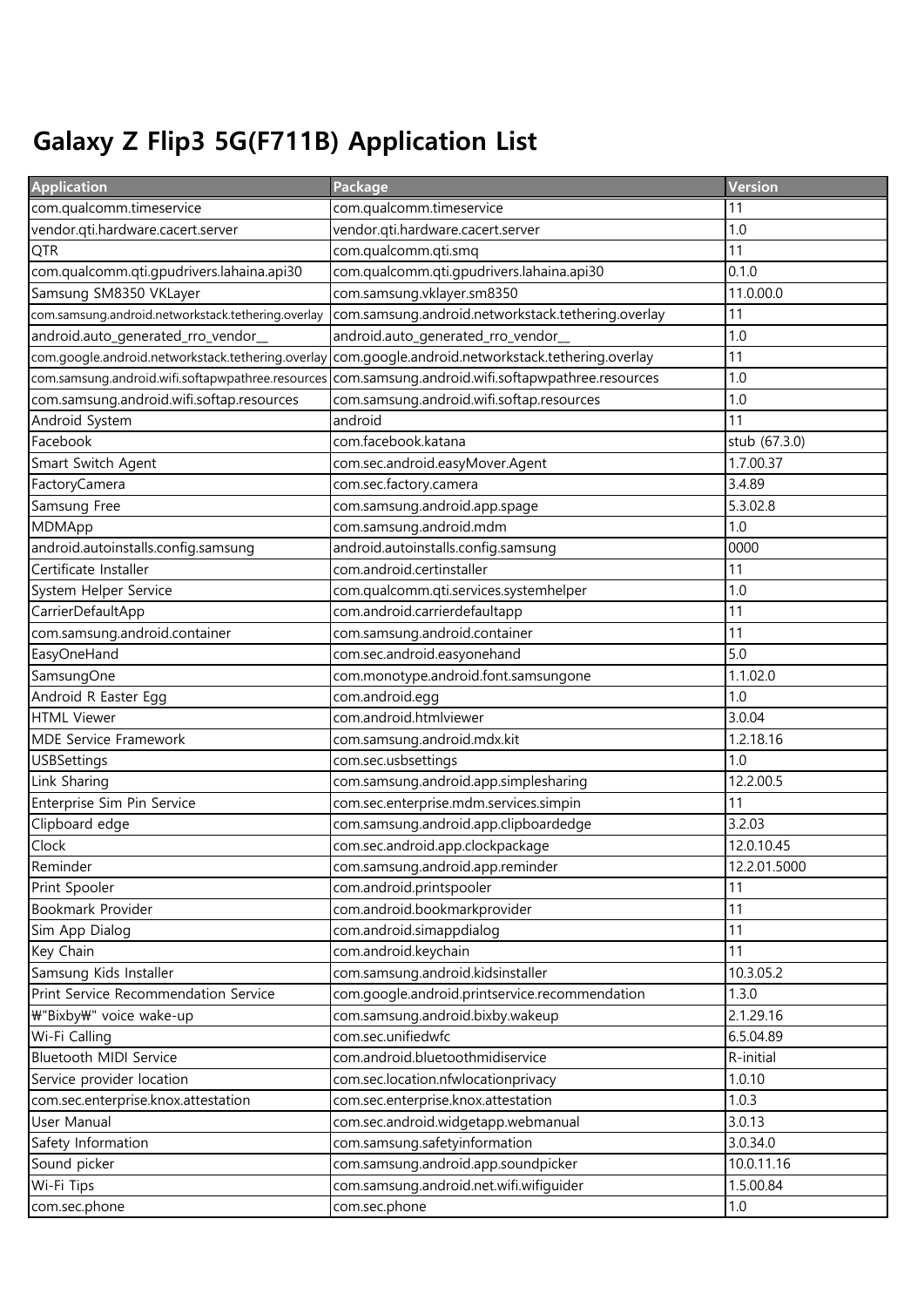| <b>Automation Test</b>                      | com.sec.android.app.DataCreate                  | 1.1                 |
|---------------------------------------------|-------------------------------------------------|---------------------|
| <b>NFC</b>                                  | com.android.nfc                                 | 11                  |
| Launcher                                    | com.sec.android.emergencylauncher               | 1.1.00.36           |
| SIM Toolkit                                 | com.android.stk2                                | 11                  |
| Video call effects                          | com.samsung.android.vtcamerasettings            | 1.2.04.16           |
| SimMobilityKit                              | com.samsung.ims.smk                             | 1.3.20              |
| <b>BBCAgent</b>                             | com.samsung.android.bbc.bbcagent                | 5.0.00.22           |
| com.samsung.android.brightnessbackupservice | com.samsung.android.brightnessbackupservice     | 11                  |
| Keyboard Content Center                     | com.samsung.android.icecone                     | 1.4.00.50           |
| slocation                                   | com.samsung.android.location                    | 1.5.82.100          |
| Tools                                       | com.sec.android.app.quicktool                   | 8.3.13              |
| Facebook App Manager                        | com.facebook.appmanager                         | 67.3.0              |
| Video Editor                                | com.sec.android.app.vepreload                   | 3.6.80.13           |
| ShortcutBNR                                 | com.samsung.android.shortcutbackupservice       | 11                  |
| com.samsung.android.wifi.resources          | com.samsung.android.wifi.resources              | 1.0                 |
| Hiya Service                                | com.hiya.star                                   | 2.13.2-samsung-1167 |
| <b>Basic Daydreams</b>                      | com.android.dreams.basic                        | 11                  |
| Weather                                     | com.sec.android.daemonapp                       | 1.6.32.38           |
| Perso                                       | com.sec.android.app.personalization             | 11                  |
| Auto Hotspot                                | com.sec.mhs.smarttethering                      | 1.0.98.0            |
| <b>SIM Toolkit</b>                          | com.android.stk                                 | 11                  |
| HandwritingService                          | com.samsung.android.sdk.handwriting             | 2.4.02.1            |
| <b>DRParser Mode</b>                        | com.sec.android.app.parser                      | 12.0.00.4           |
| Motion photo Viewer                         | com.samsung.android.motionphoto.viewer          | 1.0.46              |
| BluetoothTest                               | com.sec.android.app.bluetoothtest               | 11                  |
| AppLinker                                   | com.sec.android.app.applinker                   | 2.1.17              |
| <b>Bixby Vision</b>                         | com.samsung.android.visionintelligence          | 3.7.35.14           |
| Nearby Service                              | com.samsung.android.allshare.service.mediashare | 3.3.11.18           |
| SecureElementApplication                    | com.android.se                                  | 11                  |
| Select background music                     | com.sec.android.app.ve.vebgm                    | 2.0.80.0            |
| SecVideoEngineService                       | com.sec.sve                                     | 1.0                 |
| <b>FACM</b>                                 | com.samsung.android.aircommandmanager           | 1.2.77              |
| TetheringAutomation                         | com.sec.automation                              | 2.0.1               |
| Calendar                                    | com.samsung.android.calendar                    | 12.2.03.1000        |
| com.sec.bcservice                           | com.sec.bcservice                               | 2.0                 |
| Samsung Keyboard                            | com.samsung.android.honeyboard                  | 5.3.00.63           |
| WlanTest                                    | com.sec.android.app.wlantest                    | 1.1.0               |
| Private Share                               | com.samsung.android.privateshare                | 1.1.00.31           |
| com.android.providers.partnerbookmarks      | com.android.providers.partnerbookmarks          | 11                  |
| com.google.android.captiveportallogin       | com.google.android.captiveportallogin           |                     |
| com.google.android.captiveportallogin       | com.google.android.captiveportallogin           |                     |
| CaptivePortalLogin                          | com.google.android.captiveportallogin           | aml_cap_301800004   |
| com.google.android.captiveportallogin       | com.google.android.captiveportallogin           |                     |
| com.google.android.captiveportallogin       | com.google.android.captiveportallogin           |                     |
| com.google.android.captiveportallogin       | com.google.android.captiveportallogin           |                     |
| com.google.android.captiveportallogin       | com.google.android.captiveportallogin           |                     |
| com.google.android.captiveportallogin       | com.google.android.captiveportallogin           |                     |
| <b>IMS Settings</b>                         | com.samsung.advp.imssettings                    | 1.0                 |
| Quick Share                                 | com.samsung.android.aware.service               | 3.5.11.18           |
| ChromeCustomizations                        | com.sec.android.app.chromecustomizations        | 3.0.28              |
| Foundation                                  | com.monotype.android.font.foundation            | 2.3.04.0            |
| SecurityLogAgent                            | com.samsung.android.securitylogagent            | 10.1.00.1           |
| Wearable Manager Installer                  | com.samsung.android.app.watchmanagerstub        | 2.1.01.21004        |
|                                             |                                                 |                     |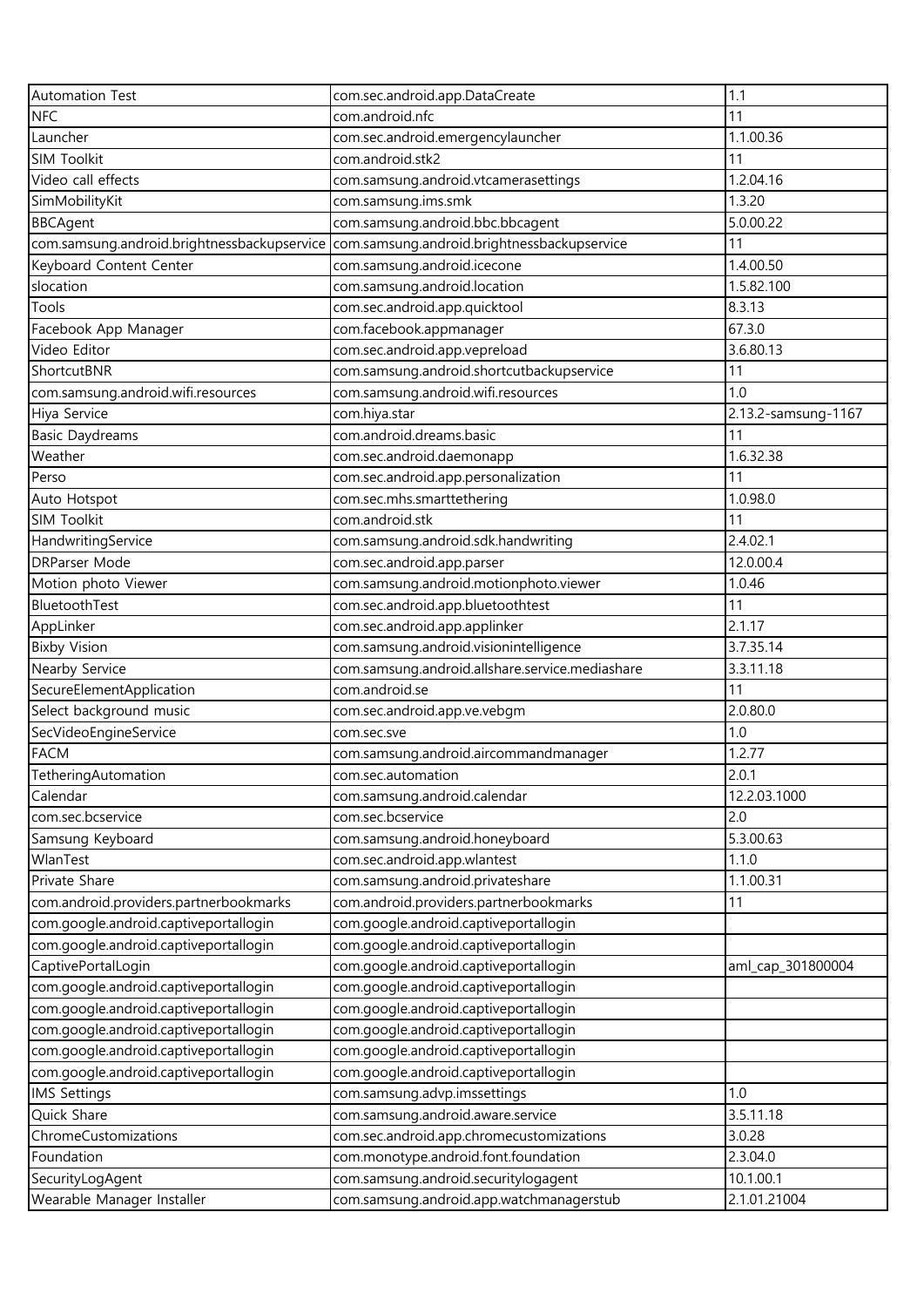| Companion Device Manager              | com.android.companiondevicemanager                          | 11              |
|---------------------------------------|-------------------------------------------------------------|-----------------|
| AASAservice                           | com.samsung.aasaservice                                     | 15              |
| SetupWizardLegalProvider              | com.sec.android.app.setupwizardlegalprovider                | 2.0.14.0        |
| Samsung text-to-speech engine         | com.samsung.SMT                                             | 3.1.02.41       |
| Sticker Center                        | com.samsung.android.stickercenter                           | 2.1.00.8        |
| Bluetooth                             | com.android.bluetooth                                       | 11              |
| Application recommendations           | com.samsung.android.mapsagent                               | 1.0.00.27       |
| com.google.ar.core                    | com.google.ar.core                                          | 0               |
| Video Trimmer                         | com.samsung.app.newtrim                                     | 3.0.25.1        |
| Cameralyzer                           | com.sec.factory.cameralyzer                                 | 3.4.21.6300     |
| Samsung capture                       | com.samsung.android.app.smartcapture                        | 4.7.17          |
| Live Transcribe & Sound Notifications | com.google.audio.hearing.visualization.accessibility.scribe | 4.3.366152410   |
| System Tracing                        | com.android.traceur                                         | 1.0             |
| EmergencyProvider                     | com.sec.android.provider.emergencymode                      | 1.1.00.6        |
| <b>SCPM Client</b>                    | com.samsung.android.sm.policy                               | 3.2.16          |
| Filter Provider                       | com.samsung.android.provider.filterprovider                 | 5.1.16          |
| Smart View                            | com.samsung.android.smartmirroring                          | 8.2.14.13       |
| com.android.wallpaperbackup           | com.android.wallpaperbackup                                 | 11              |
| Dictionary                            | com.diotek.sec.lookup.dictionary                            | 3.002.015       |
| SilentLogging                         | com.sec.modem.settings                                      | 1.0.1           |
| Dual Messenger                        | com.samsung.android.da.daagent                              | 3.1.00.0        |
| Knox Enrollment Service               | com.sec.enterprise.knox.cloudmdm.smdms                      | 2.1.55          |
| EmergencyManagerService               | com.sec.android.emergencymode.service                       | 1.1.00.54       |
| Autofill with Samsung Pass            | com.samsung.android.samsungpassautofill                     | 2.5.07.2        |
| <b>Dsms</b>                           | com.samsung.android.dsms                                    | 2.0.08          |
| Call & text on other devices          | com.samsung.android.mdecservice                             | 3.3.00.24       |
| PacProcessor                          | com.android.pacprocessor                                    | 11              |
| Create movie                          | com.samsung.app.highlightplayer                             | 3.6.80.13       |
| AR Doodle                             | com.samsung.android.ardrawing                               | 3.1.01.20       |
| Samsung Blockchain Keystore           | com.samsung.android.coldwalletservice                       | 1.3.05.9        |
| AR Zone                               | com.samsung.android.arzone                                  | 1.5.00.39       |
| com.samsung.ucs.agent.ese             | com.samsung.ucs.agent.ese                                   | 11              |
| Wi-Fi Direct                          | com.samsung.android.allshare.service.fileshare              | 3.4.11.18       |
| <b>Favourite Contacts</b>             | com.sec.android.widgetapp.easymodecontactswidget            | 12.5.14         |
| Samsung ApexService                   | com.sec.android.app.apex                                    | 3.3.18          |
| <b>RcsSettings</b>                    | com.samsung.rcs                                             | 7.0r10456367    |
| Photo Screensavers                    | com.android.dreams.phototable                               | 11              |
| Android Shared Library                | com.google.android.ext.shared                               |                 |
| Smart Tutor                           | com.rsupport.rs.activity.rsupport.aas2                      | 1.5 (build 293) |
| com.qualcomm.atfwd                    | com.qualcomm.atfwd                                          | 11              |
| QDCM-FF                               | com.qti.snapdragon.qdcm_ff                                  | 1.0             |
| Secure UI Service                     | com.qualcomm.qti.services.secureui                          | 1.0             |
| Storage Manager                       | com.android.storagemanager                                  | 11              |
| Emergency information                 | com.android.emergency                                       | 11              |
| Android Setup                         | com.google.android.setupwizard                              | 230.358105869   |
| com.android.wallpapercropper          | com.android.wallpapercropper                                | 11              |
| com.android.carrierconfig             | com.android.carrierconfig                                   | 1.0.0           |
| System UI                             | com.android.systemui                                        | 11              |
| Market Feedback Agent                 | com.google.android.feedback                                 | 11-6684105      |
| Google Services Framework             | com.google.android.gsf                                      | 11-6684105      |
| Google One Time Init                  | com.google.android.onetimeinitializer                       | 11-6684105      |
| AlwaysOnDisplay                       | com.samsung.android.app.aodservice                          | 6.3.71          |
| AR Emoji                              | com.samsung.android.aremoji                                 | 5.5.00.22       |
|                                       |                                                             |                 |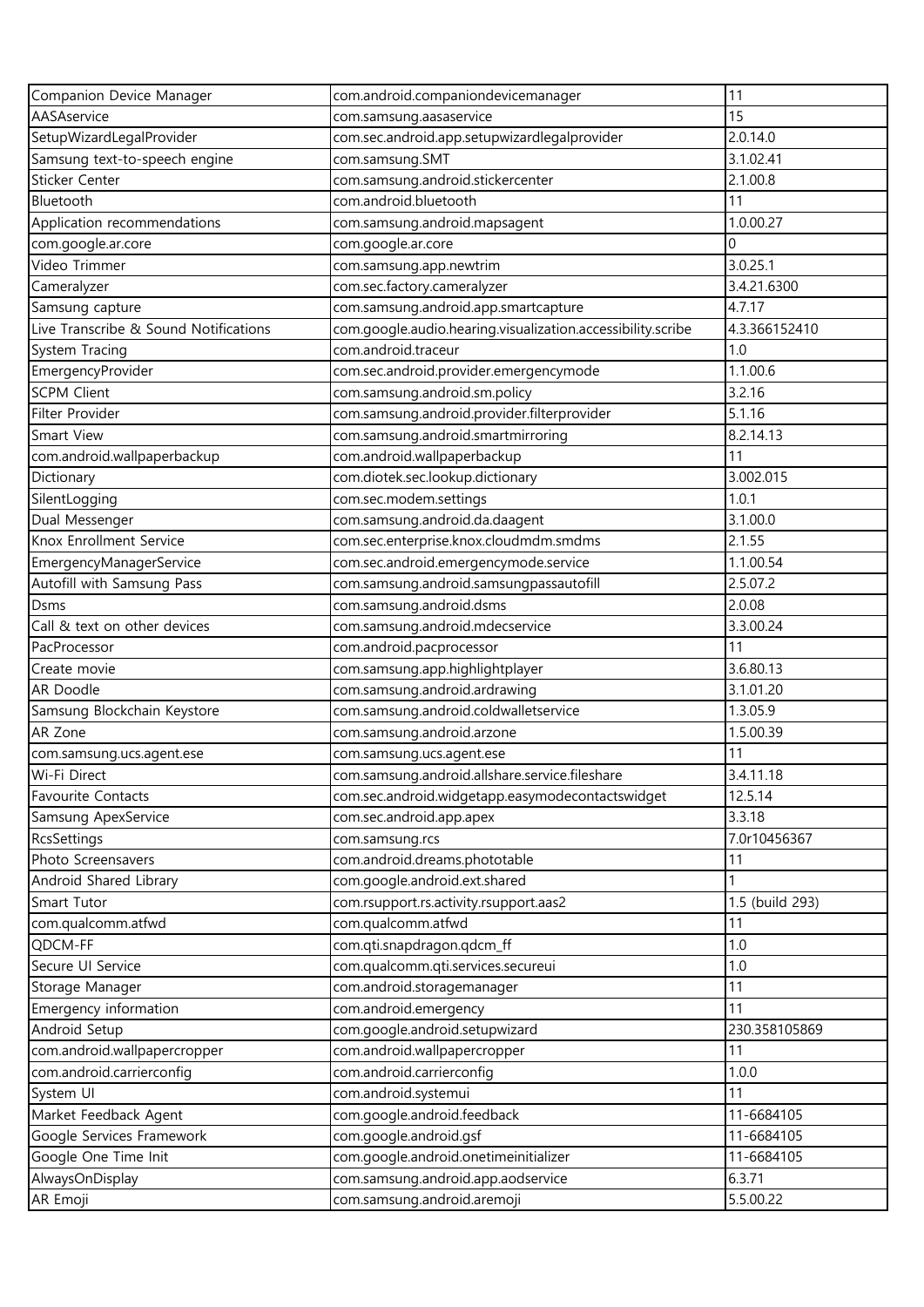| AR Emoji Editor                            | com.samsung.android.aremojieditor              | 4.4.03.13         |
|--------------------------------------------|------------------------------------------------|-------------------|
| Accessibility                              | com.samsung.accessibility                      | 12.5.00.4         |
| Apps                                       | com.samsung.android.app.appsedge               | 7.2.34.0          |
| Authentication Framework                   | com.samsung.android.authfw                     | 2.6.03.2          |
| AutoDoodle                                 | com.sec.android.autodoodle.service             | 2.9.21.26         |
| AR Emoji Stickers                          | com.sec.android.mimage.avatarstickers          | 2.9.27.2          |
| com.android.backupconfirm                  | com.android.backupconfirm                      | 11                |
| BadgeProvider                              | com.sec.android.provider.badge                 | 2.1.00.9          |
| SmartThings                                | com.samsung.android.beaconmanager              | 10.2.00.4         |
| com.samsung.android.biometrics.app.setting | com.samsung.android.biometrics.app.setting     | 1.0.0             |
| <b>Bixby Voice</b>                         | com.samsung.android.bixby.agent                | 3.1.14.0          |
| <b>Bixby Voice Stub</b>                    | com.samsung.android.bixby.agent.dummy          | 1.0.03.0          |
| <b>Bixby Dictation</b>                     | com.samsung.android.bixby.service              | 3.0.02.5          |
| <b>BixbyVision Framework</b>               | com.samsung.android.bixbyvision.framework      | 3.7.52.6          |
| <b>Blocked Numbers Storage</b>             | com.android.providers.blockednumber            | 11                |
| Eye comfort shield                         | com.samsung.android.bluelightfilter            | 4.0.0             |
| Default Print Service                      | com.android.bips                               | 11                |
| CIDManager                                 | com.samsung.android.cidmanager                 | 11                |
| <b>CMFA Framework</b>                      | com.samsung.android.cmfa.framework             | 1.0.00.21         |
| CMHProvider                                | com.samsung.cmh                                | 6.5.19            |
| CSC                                        | com.samsung.sec.android.application.csc        | 1.0.1.0           |
| CallBGProvider                             | com.samsung.android.callbgprovider             | 12.1.00.32        |
| CallContentProvider                        | com.samsung.android.incall.contentprovider     | 12.0.00.6         |
| Call Log Backup/Restore                    | com.android.calllogbackup                      | 11                |
| ClipboardSaveService                       | com.samsung.clipboardsaveservice               | 2.0               |
| Edge panels                                | com.samsung.android.app.cocktailbarservice     | 7.2.31.0          |
| Work profile                               | com.samsung.android.knox.containeragent        | 2.7.05001015      |
| ControlPanel                               | com.samsung.controlpanel                       | 12.5.00.34        |
| Phone                                      | com.samsung.crane                              | 12.0.00.29        |
| DeviceKeystring                            | com.sec.android.app.factorykeystring           | 11                |
| <b>DQA</b>                                 | com.samsung.android.dqagent                    | 2.0.19            |
| <b>DeviceTest</b>                          | com.sec.factory                                | 11                |
| DiagMonAgent                               | com.sec.android.diagmonagent                   | 7.1.30            |
| Samsung Digital Key                        | com.samsung.android.digitalkey                 | 1.0.00.25         |
| Digital Wellbeing                          | com.samsung.android.forest                     | 2.5.01.11         |
| com.google.android.documentsui             | com.google.android.documentsui                 |                   |
| com.google.android.documentsui             | com.google.android.documentsui                 |                   |
| com.google.android.documentsui             | com.google.android.documentsui                 |                   |
| com.google.android.documentsui             | com.google.android.documentsui                 |                   |
| com.google.android.documentsui             | com.google.android.documentsui                 |                   |
| com.google.android.documentsui             | com.google.android.documentsui                 |                   |
| com.google.android.documentsui             | com.google.android.documentsui                 |                   |
| Files                                      | com.google.android.documentsui                 | aml_doc_301800104 |
| Downloads                                  | com.android.providers.downloads.ui             | 11                |
| Wallpapers                                 | com.samsung.android.app.dressroom              | 1.5.38            |
| Live focus                                 | com.samsung.android.app.dofviewer              | 6.0.80            |
| Wallpaper services                         | com.samsung.android.dynamiclock                | 3.3.02.29         |
| Dynamic System Updates                     | com.android.dynsystem                          | 11                |
| <b>TestWandFota</b>                        | com.samsung.android.app.earphonetypec          | 1.2.18            |
| Nearby device scanning                     | com.samsung.android.easysetup                  | 11.1.02.0         |
| com.samsung.android.knox.attestation       | com.samsung.android.knox.attestation           | 1.2.00.26         |
| com.sec.epdg                               | com.sec.epdg                                   | 11                |
| EsimClient                                 | com.samsung.android.app.telephonyui.esimclient | 12.1.05.78        |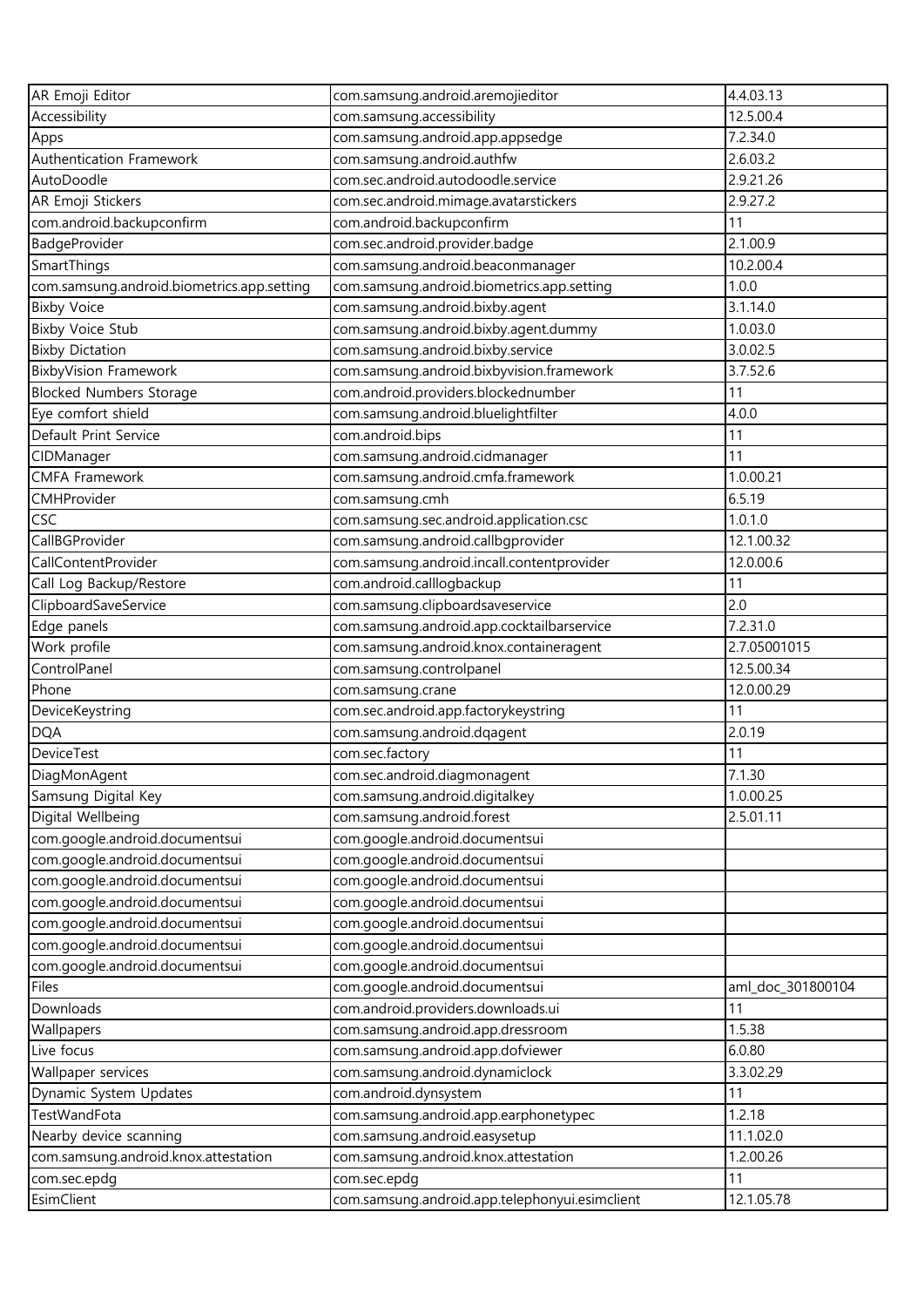| SamsungEuiccService                              | com.samsung.euicc                                | 30.1.1     |
|--------------------------------------------------|--------------------------------------------------|------------|
| <b>External Storage</b>                          | com.android.externalstorage                      | 11         |
| Facebook App Installer                           | com.facebook.system                              | 67.3.0     |
| Facebook Services                                | com.facebook.services                            | 67.3.0     |
| FaceService                                      | com.samsung.faceservice                          | 4.5.03     |
| Secure Wi-Fi                                     | com.samsung.android.fast                         | 6.8.02.3   |
| Finder                                           | com.samsung.android.app.galaxyfinder             | 9.7.71.0   |
| Find My Mobile                                   | com.samsung.android.fmm                          | 7.2.14.18  |
| Software update                                  | com.wssyncmldm                                   | 3.7.23     |
| <b>Fused Location</b>                            | com.android.location.fused                       | 11         |
| Galaxy Store                                     | com.sec.android.app.samsungapps                  | 4.5.26.5   |
| Samsung SM8350 GameDriver                        | com.samsung.gamedriver.sm8350                    | 11.0.00.0  |
| Game Launcher                                    | com.samsung.android.game.gamehome                | 5.0.02.10  |
| Game Optimizing Service                          | com.samsung.android.game.gos                     | 3.4.04.8   |
| Game Booster                                     | com.samsung.android.game.gametools               | 3.0.02.2   |
| Package installer                                | com.google.android.packageinstaller              | 11-7276604 |
| GPUWatch                                         | com.samsung.gpuwatchapp                          | 2.0.40     |
| Tags                                             | com.samsung.android.service.tagservice           | 1.6.19.0   |
| HdmApp                                           | com.samsung.android.hdmapp                       | 1.0.00.10  |
| Health Platform                                  | com.samsung.android.service.health               | 1.0.01.07  |
| Adapt Sound                                      | com.sec.hearingadjust                            | 11.0.45    |
| HwModuleTest                                     | com.sec.android.app.hwmoduletest                 | 11         |
| IPService                                        | com.samsung.ipservice                            | 4.5.12     |
| ImsLogger                                        | com.sec.imslogger                                | 1.20200801 |
| Input Devices                                    | com.android.inputdevices                         | 11         |
| SmartFPSAdjuster                                 | com.sec.android.smartfpsadjuster                 | 11         |
| Samsung Visit In                                 | com.samsung.android.ipsgeofence                  | 4.1.02.122 |
| <b>KLMS Agent</b>                                | com.samsung.klmsagent                            | 3.4.21115  |
| Work profile                                     | com.samsung.android.knox.containercore           | 1.0        |
| Device Services                                  | com.samsung.android.kgclient                     | 3.0.56     |
| Knox Key Chain                                   | com.samsung.knox.keychain                        | 11         |
| KnoxPushManager                                  | com.samsung.android.knox.pushmanager             | 1.1.00.39  |
| Link to Windows Service                          | com.samsung.android.mdx                          | 2.2.01.10  |
| <b>DECO PIC</b>                                  | com.samsung.android.livestickers                 | 2.5.00.20  |
| Live Wallpaper Picker                            | com.android.wallpaper.livepicker                 | 11         |
| com.android.localtransport                       | com.android.localtransport                       | 11         |
| Locale Overlay Manager                           | com.samsung.android.localeoverlaymanager         | 11         |
| <b>MCFDeviceContinuity</b>                       | com.samsung.android.mcfds                        | 1.0.01.28  |
| Work Setup                                       | com.android.managedprovisioning                  | 11         |
| Samsung Galaxy Friends                           | com.samsung.android.mateagent                    | 2.1.40.18  |
| mlp                                              | com.samsung.mlp                                  | 5.2.02     |
| com.android.providers.media                      | com.android.providers.media                      | 11         |
| MmsService                                       | com.android.mms.service                          | 11         |
| MobileWips                                       | com.samsung.android.server.wifi.mobilewips       | 1.1.26.0   |
| Service mode RIL                                 | com.sec.android.RilServiceModeApp                | 11         |
| MTP application                                  | com.samsung.android.MtpApplication               | 1.0        |
| MTP Host                                         | com.android.mtp                                  | 11         |
| Separate app sound                               | com.samsung.android.setting.multisound           | 3.0.00.16  |
| NSDSWebApp                                       | com.sec.vsim.ericssonnsds.webapp                 | 2.0.06.0   |
| Samsung Location SDK                             | com.sec.location.nsflp2                          | 5.4.08     |
| NetworkDiagnostic                                | com.samsung.android.networkdiagnostic            | 2.5.06.2   |
| com.google.android.networkstack.permissionconfig | com.google.android.networkstack.permissionconfig |            |
| com.google.android.networkstack.permissionconfig | com.google.android.networkstack.permissionconfig |            |
|                                                  |                                                  |            |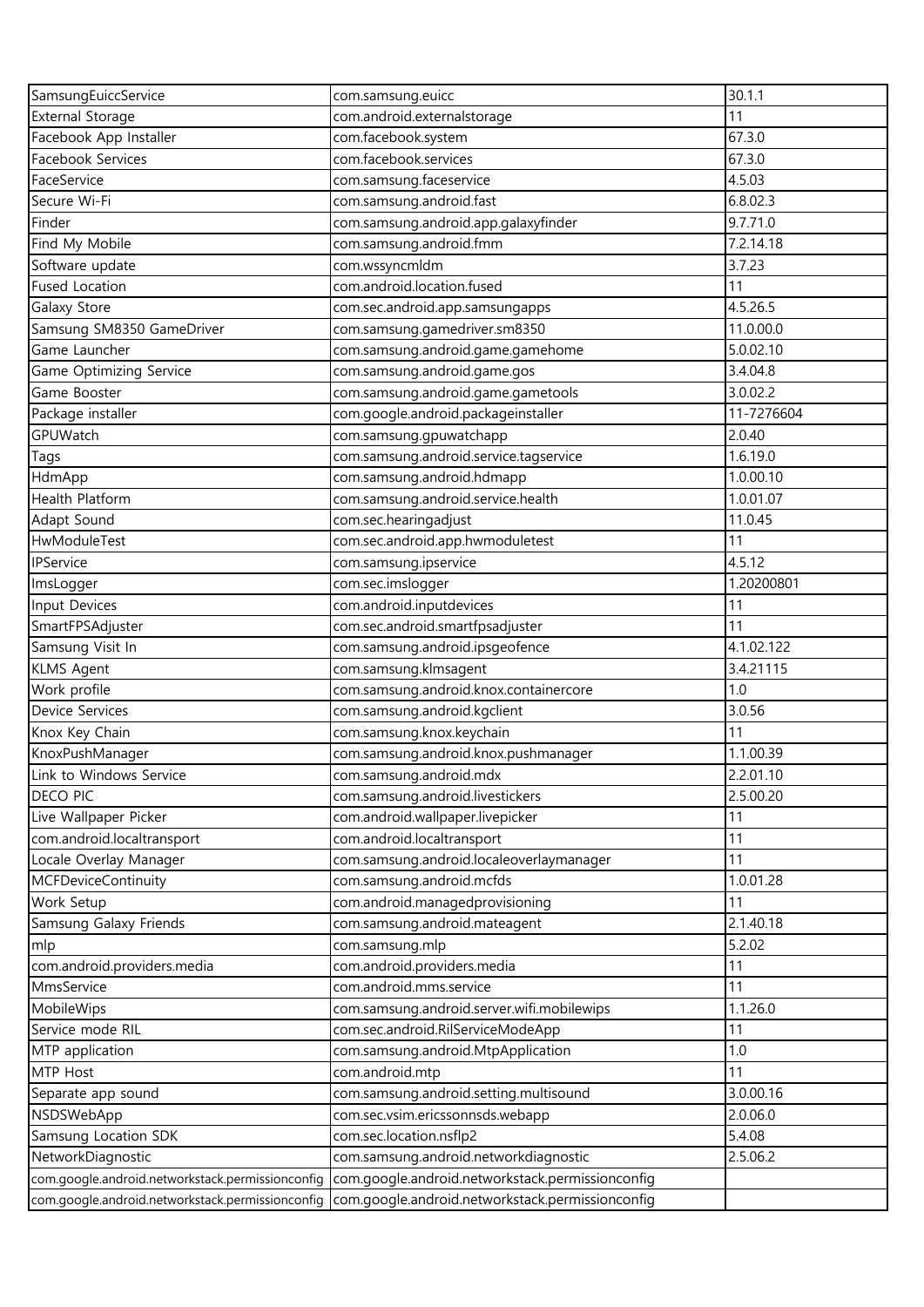|                                                  | com.google.android.networkstack.permissionconfig com.google.android.networkstack.permissionconfig | r_aml_301500700   |
|--------------------------------------------------|---------------------------------------------------------------------------------------------------|-------------------|
| com.google.android.networkstack.permissionconfig | com.google.android.networkstack.permissionconfig                                                  |                   |
| com.google.android.networkstack.permissionconfig | com.google.android.networkstack.permissionconfig                                                  |                   |
| com.google.android.networkstack.permissionconfig | com.google.android.networkstack.permissionconfig                                                  |                   |
| com.google.android.networkstack.permissionconfig | com.google.android.networkstack.permissionconfig                                                  |                   |
| com.google.android.networkstack.permissionconfig | com.google.android.networkstack.permissionconfig                                                  |                   |
| Network manager                                  | com.google.android.networkstack                                                                   | aml_net_301800205 |
| com.google.android.networkstack                  | com.google.android.networkstack                                                                   |                   |
| com.google.android.networkstack                  | com.google.android.networkstack                                                                   |                   |
| com.google.android.networkstack                  | com.google.android.networkstack                                                                   |                   |
| com.google.android.networkstack                  | com.google.android.networkstack                                                                   |                   |
| com.google.android.networkstack                  | com.google.android.networkstack                                                                   |                   |
| com.google.android.networkstack                  | com.google.android.networkstack                                                                   |                   |
| com.google.android.networkstack                  | com.google.android.networkstack                                                                   |                   |
| com.google.android.networkstack                  | com.google.android.networkstack                                                                   |                   |
| Configuration update                             | com.samsung.android.app.omcagent                                                                  | 5.3.64            |
| com.android.ons                                  | com.android.ons                                                                                   | 11                |
| SamsungOdaService                                | com.samsung.oda.service                                                                           | 1.6               |
| Configuration message                            | com.wsomacp                                                                                       | 7.4.09            |
| OneDrive                                         | com.microsoft.skydrive                                                                            | 6.20              |
| Samsung PaymentFramework                         | com.samsung.android.spayfw                                                                        | 2.9.07            |
| People edge                                      | com.samsung.android.service.peoplestripe                                                          | 12.7.00.0         |
| RilNotifier                                      | com.sec.app.RilErrorNotifier                                                                      | 1.0.0             |
| Photo Editor                                     | com.sec.android.mimage.photoretouching                                                            | 2.9.23.41         |
| Application installer                            | com.sec.android.preloadinstaller                                                                  | 11                |
| ProxyHandler                                     | com.android.proxyhandler                                                                          | 11                |
| Media and devices                                | com.samsung.android.mdx.quickboard                                                                | 2.0.14.632        |
| <b>Bixby Routines</b>                            | com.samsung.android.app.routines                                                                  | 3.1.20.17         |
| <b>Customization Service</b>                     | com.samsung.android.rubin.app                                                                     | 2.9.02.2          |
| SCameraService                                   | com.samsung.android.camerasdkservice                                                              | 1.1               |
| SCameraXService                                  | com.samsung.android.cameraxservice                                                                | 1.1               |
| Configuration update                             | com.samsung.android.sdm.config                                                                    | 3.0.12            |
| SEMFactoryApp                                    | com.sem.factoryapp                                                                                | 1.0.00.41         |
| SKMSAgentService                                 | com.skms.android.agent                                                                            | 1.0.40-54         |
| Software update                                  | com.sec.android.soagent                                                                           | 6.0.12            |
| Samsung Push Service                             | com.sec.spp.push                                                                                  | 3.3.06            |
| <b>SVC Agent</b>                                 | com.samsung.android.svcagent                                                                      | 6.0.00.3          |
| Samsung voice input                              | com.samsung.android.svoiceime                                                                     | 2.3.02.4          |
| Samsung account                                  | com.osp.app.signin                                                                                | 12.5.00.10        |
| Samsung Checkout                                 | com.sec.android.app.billing                                                                       | 5.0.38.0          |
| Calendar Storage                                 | com.android.providers.calendar                                                                    | 12.1.00.5         |
| Camera                                           | com.sec.android.app.camera                                                                        | 11.1.01.71        |
| Samsung Cloud                                    | com.samsung.android.scloud                                                                        | 4.8.00.13         |
| Contacts                                         | com.samsung.android.app.contacts                                                                  | 12.7.00.48        |
| Contacts Storage                                 | com.samsung.android.providers.contacts                                                            | 12.7.28           |
| Samsung Core Services                            | com.samsung.android.scs                                                                           | 1.2.00.22         |
| Samsung Device Health Manager Service            | com.sec.android.sdhms                                                                             | 11                |
| Phone                                            | com.samsung.android.dialer                                                                        | 12.7.00.48        |
| Group Sharing                                    | com.samsung.android.mobileservice                                                                 | 12.2.01.11        |
| Gallery                                          | com.sec.android.gallery3d                                                                         | 12.1.07.8         |
| Call                                             | com.samsung.android.incallui                                                                      | 12.1.05.67        |
| Magnifier                                        | com.sec.android.app.magnifier                                                                     | 11.0.79           |
| Messages                                         | com.samsung.android.messaging                                                                     | 12.2.00.121       |
|                                                  |                                                                                                   |                   |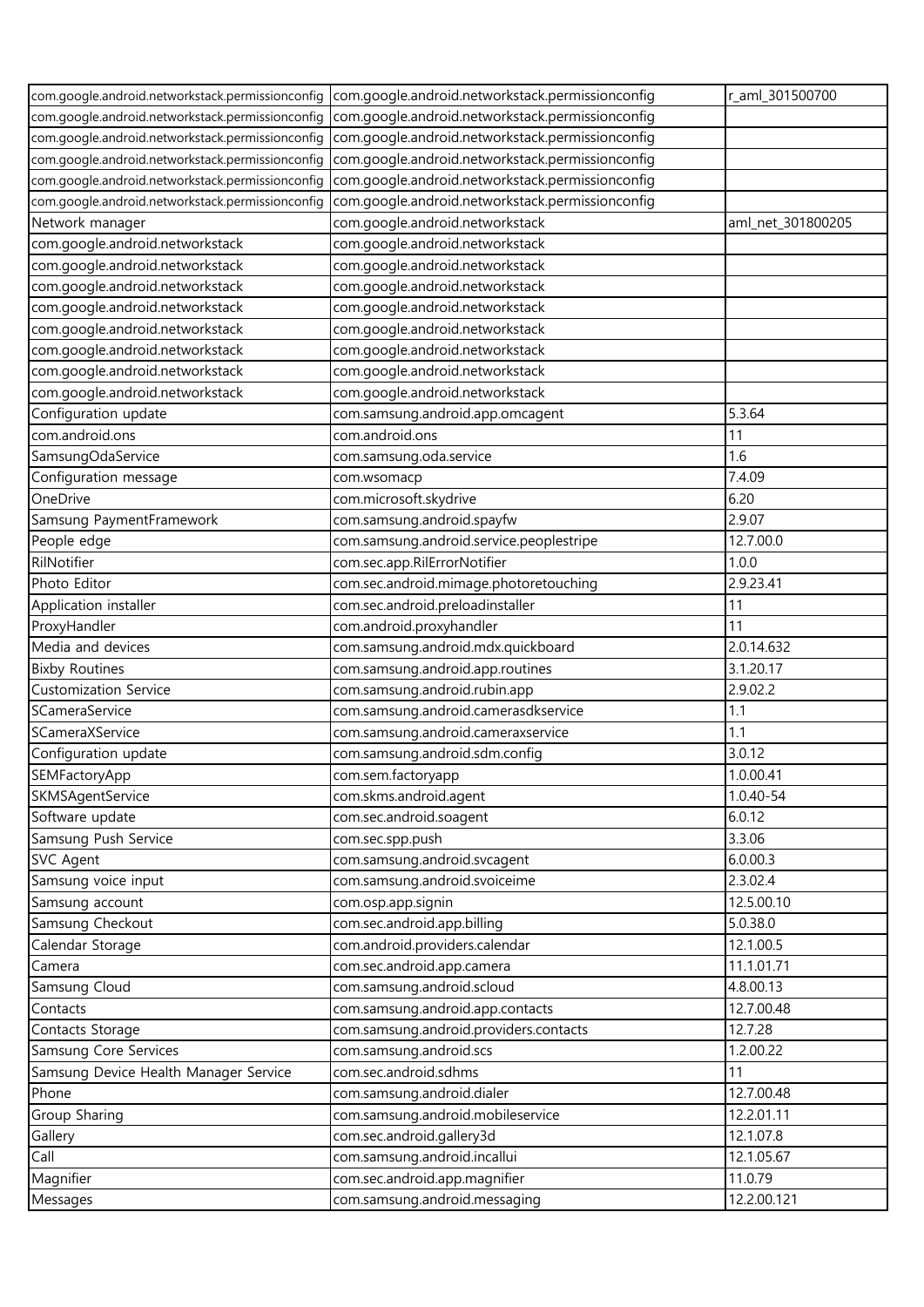| Samsung Multi Connectivity               | com.samsung.android.mcfserver                                  | 1.0.03.28    |
|------------------------------------------|----------------------------------------------------------------|--------------|
| Samsung Pass                             | com.samsung.android.samsungpass                                | 2.6.05.7     |
| SamsungPositioning                       | com.samsung.android.samsungpositioning                         | 3.1.01.8     |
| SamsungSmartSuggestions                  | com.samsung.android.smartsuggestions                           | 11           |
| Video Player                             | com.samsung.android.video                                      | 7.3.10.75    |
| Separated Apps                           | com.samsung.android.appseparation                              | 1.0.02.6     |
| Configuration update                     | com.samsung.android.providers.carrier                          | 1.0.33       |
| Download Manager                         | com.android.providers.downloads                                | 11           |
| Sec Media Storage                        | com.samsung.android.providers.media                            | 11           |
| My Files                                 | com.sec.android.app.myfiles                                    | 12.2.00.251  |
| Settings                                 | com.android.settings                                           | 11           |
| Settings Suggestions                     | com.android.settings.intelligence                              | 11           |
| Samsung SetupWizard                      | com.sec.android.app.SecSetupWizard                             | 3.2.26.1     |
| SecSoundPicker                           | com.samsung.android.secsoundpicker                             | 1.0.01.41    |
| Dialer Storage                           | com.android.providers.telephony                                | 11           |
| Secure Folder                            | com.samsung.knox.securefolder                                  | 1.6.02.14    |
| Send SOS messages                        | com.sec.android.app.safetyassurance                            | 12.1.00.77   |
| SettingsBixby                            | com.samsung.android.app.settings.bixby                         | 3.1.13       |
| Settings Storage                         | com.android.providers.settings                                 | 11           |
| Settings                                 | com.samsung.android.SettingsReceiver                           | 11           |
| Quick Share                              | com.samsung.android.app.sharelive                              | 12.3.00.42   |
| com.android.sharedstoragebackup          | com.android.sharedstoragebackup                                | 11           |
| Shell                                    | com.android.shell                                              | 11           |
| Single Take                              | com.samsung.android.singletake.service                         | 2.1.00.67    |
| Smart Call                               | com.samsung.android.smartcallprovider                          | 12.3.11.3    |
| EpdgTestApp                              | com.sec.epdgtestapp                                            | 11           |
| Device care                              | com.samsung.android.lool                                       | 12.3.00.28   |
| Device security                          | com.samsung.android.sm.devicesecurity                          | 7.1.13       |
| Tags                                     | com.android.apps.tag                                           | 4.3.01       |
| com.samsung.android.smartswitchassistant | com.samsung.android.smartswitchassistant                       | 2.0.01       |
| SmartThings Framework                    | com.samsung.android.service.stplatform                         | 1.2.00.16    |
| Smart Touch Call                         | com.samsung.android.visualars                                  | 1.0.0.5      |
| SoundAlive                               | com.sec.android.app.soundalive                                 | 11.0.35      |
| Intent Filter Verification Service       | com.android.statementservice                                   | 1.0          |
| Crocro and friends                       | com.samsung.android.app.camera.sticker.facearavatar.preload    | 3.0.11       |
| StoryService                             | com.samsung.storyservice                                       | 4.5.16       |
| SumeNN                                   | com.samsung.android.sume.nn.service                            | 1.9.03.18    |
| SystemUIBixby2                           | com.samsung.systemui.bixby2                                    | 1.4.05.5     |
| SystemUpdate                             | com.sec.android.systemupdate                                   | 12.0.00.0    |
| TADownloader                             | com.samsung.android.tadownloader                               | 1.2.06       |
| AuthFw TaPack                            | com.samsung.android.tapack.authfw                              | 1.0.36.0     |
| TalkBack                                 | com.samsung.android.accessibility.talkback                     | 12.5.00.6    |
| Tasks                                    | com.samsung.android.app.taskedge                               | 4.3.12       |
| Phone Services                           | com.android.phone                                              | 11           |
| Phone                                    | com.android.server.telecom                                     | 11           |
| Call settings                            |                                                                | 12.1.05.78   |
|                                          | com.samsung.android.app.telephonyui                            | 11.2.0.0     |
| Galaxy Themes Service                    | com.samsung.android.themecenter                                | 5.2.01.10707 |
| Galaxy Themes                            | com.samsung.android.themestore<br>com.samsung.android.app.tips | 3.2.27.0     |
| Tips                                     |                                                                |              |
| One UI Home                              | com.sec.android.app.launcher                                   | 12.5.00.103  |
| upday                                    | de.axelspringer.yana.zeropage                                  | 3.0.14207    |
| <b>User Dictionary</b>                   | com.android.providers.userdictionary                           | 11           |
| VolumeMonitorProvider                    | com.sec.android.app.volumemonitorprovider                      | 1.2.02       |